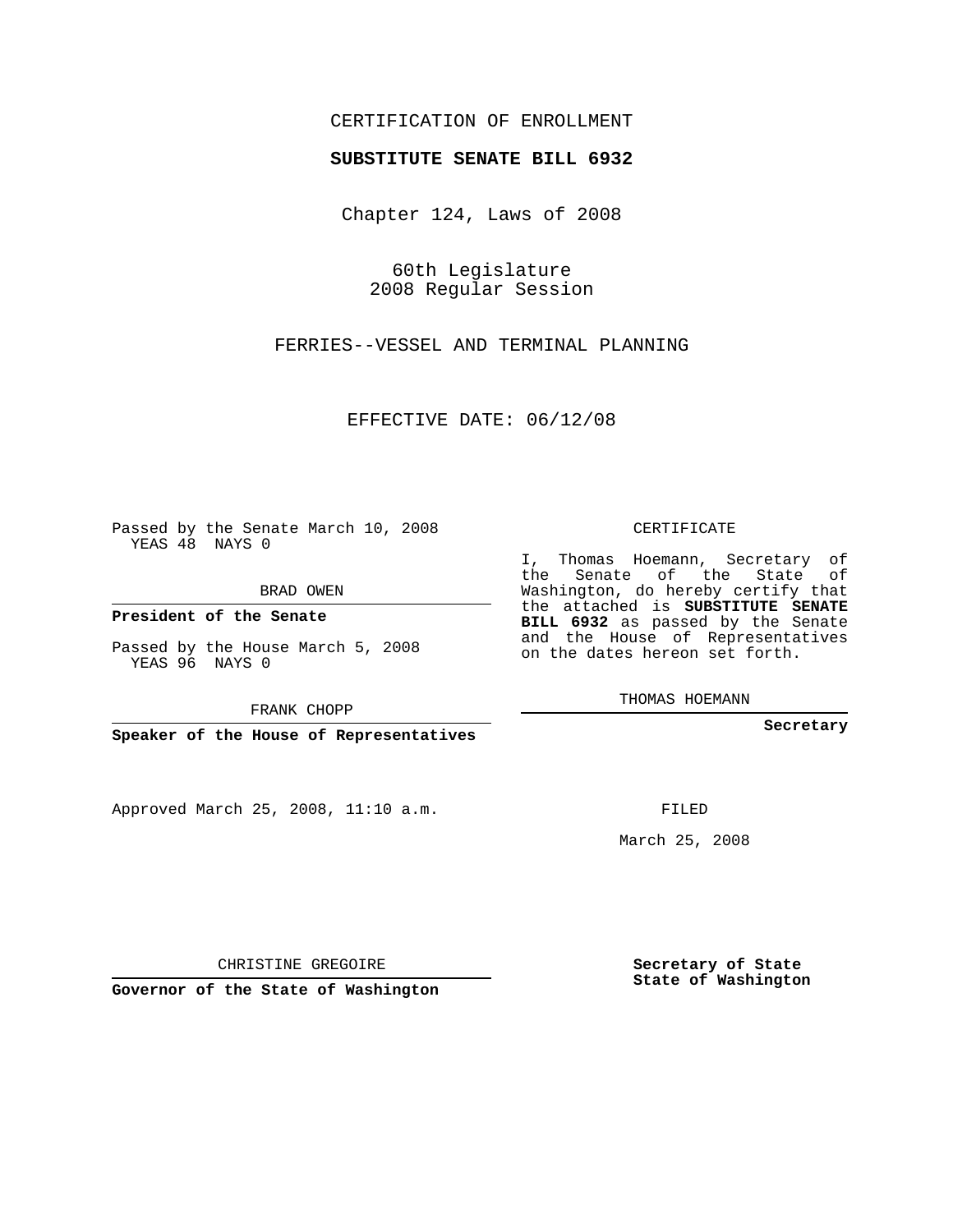# **SUBSTITUTE SENATE BILL 6932** \_\_\_\_\_\_\_\_\_\_\_\_\_\_\_\_\_\_\_\_\_\_\_\_\_\_\_\_\_\_\_\_\_\_\_\_\_\_\_\_\_\_\_\_\_

\_\_\_\_\_\_\_\_\_\_\_\_\_\_\_\_\_\_\_\_\_\_\_\_\_\_\_\_\_\_\_\_\_\_\_\_\_\_\_\_\_\_\_\_\_

AS AMENDED BY THE HOUSE

Passed Legislature - 2008 Regular Session

### **State of Washington 60th Legislature 2008 Regular Session**

**By** Senate Transportation (originally sponsored by Senators Haugen, Swecker, Spanel, Jacobsen, Marr, Kilmer, Rockefeller, and Shin)

READ FIRST TIME 02/12/08.

 1 AN ACT Relating to ferry vessel and terminal planning; amending RCW 2 47.60.005, 47.60.375, 47.60.345, 47.60.385, and 47.60.335; and adding 3 new sections to chapter 47.60 RCW.

4 BE IT ENACTED BY THE LEGISLATURE OF THE STATE OF WASHINGTON:

 5 **Sec. 1.** RCW 47.60.005 and 2007 c 512 s 3 are each amended to read 6 as follows:

 7 The definitions in this section apply throughout this chapter 8 unless the context clearly requires otherwise.

 9 (1) "Adaptive management" means a systematic process for 10 continually improving management policies and practices by learning 11 from the outcomes of operational programs.

12 (2) "Capital plan" means the state ferry system plan developed by 13 the department as described in RCW  $47.06.050(2)$  ((and adopted)), 14 reviewed by the commission, and reported to the transportation 15 committees of the legislature by the commission.

16 (3) "Capital project" has the same meaning as used in budget 17 instructions developed by the office of financial management.

18 (4) "Commission" means the transportation commission created in RCW 19 47.01.051.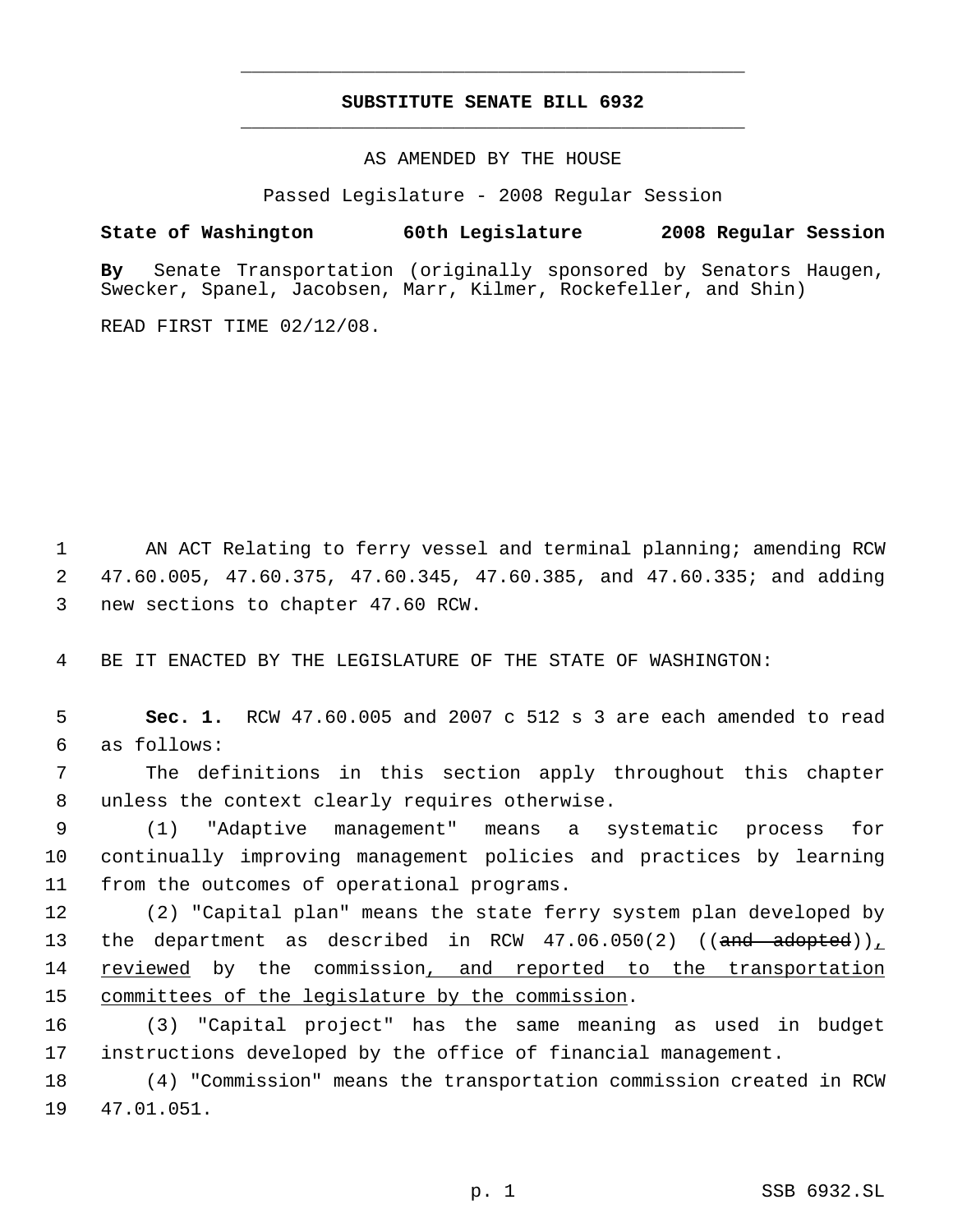(5) "Improvement project" has the same meaning as in the budget instructions developed by the office of financial management. If the budget instructions do not define improvement project, then it has the same meaning as "program project" in the budget instructions. If a project meets both the improvement project and preservation project definitions in this section it must be defined as an improvement project. New vessel acquisitions must be defined as improvement projects.

 (6) "Life-cycle cost model" means that portion of a capital asset inventory system which, among other things, is used to estimate future preservation needs.

 (7) "Maintenance cost" has the same meaning as used in budget instructions developed by the office of financial management.

 (8) "Preservation project" has the same meaning as used in budget instructions developed by the office of financial management.

 (9) "Route" means all ferry sailings from one location to another, such as the Seattle to Bainbridge route or the Port Townsend to Keystone route.

 (10) "Sailing" means an individual ferry sailing for a specific route, such as the 5:00 p.m. sailing from Seattle to Bremerton.

 (11) "Travel shed" means one or more ferry routes with distinct characteristics as determined by the department.

 NEW SECTION. **Sec. 2.** A new section is added to chapter 47.60 RCW to read as follows:

 The department shall develop and maintain a vessel rebuild and replacement plan that, at a minimum:

 (1) Includes projected retirement dates for all vessels, distinguishing between active and inactive vessels;

(2) Includes projected rebuild dates for all vessels;

 (3) Includes timelines for vessel replacement, including business decisions, design, procurement, and construction; and

 (4) Includes a summary of the condition of all vessels, distinguishing between active and inactive vessels.

 **Sec. 3.** RCW 47.60.375 and 2007 c 512 s 13 are each amended to read as follows:

(1) The capital plan must adhere to the following: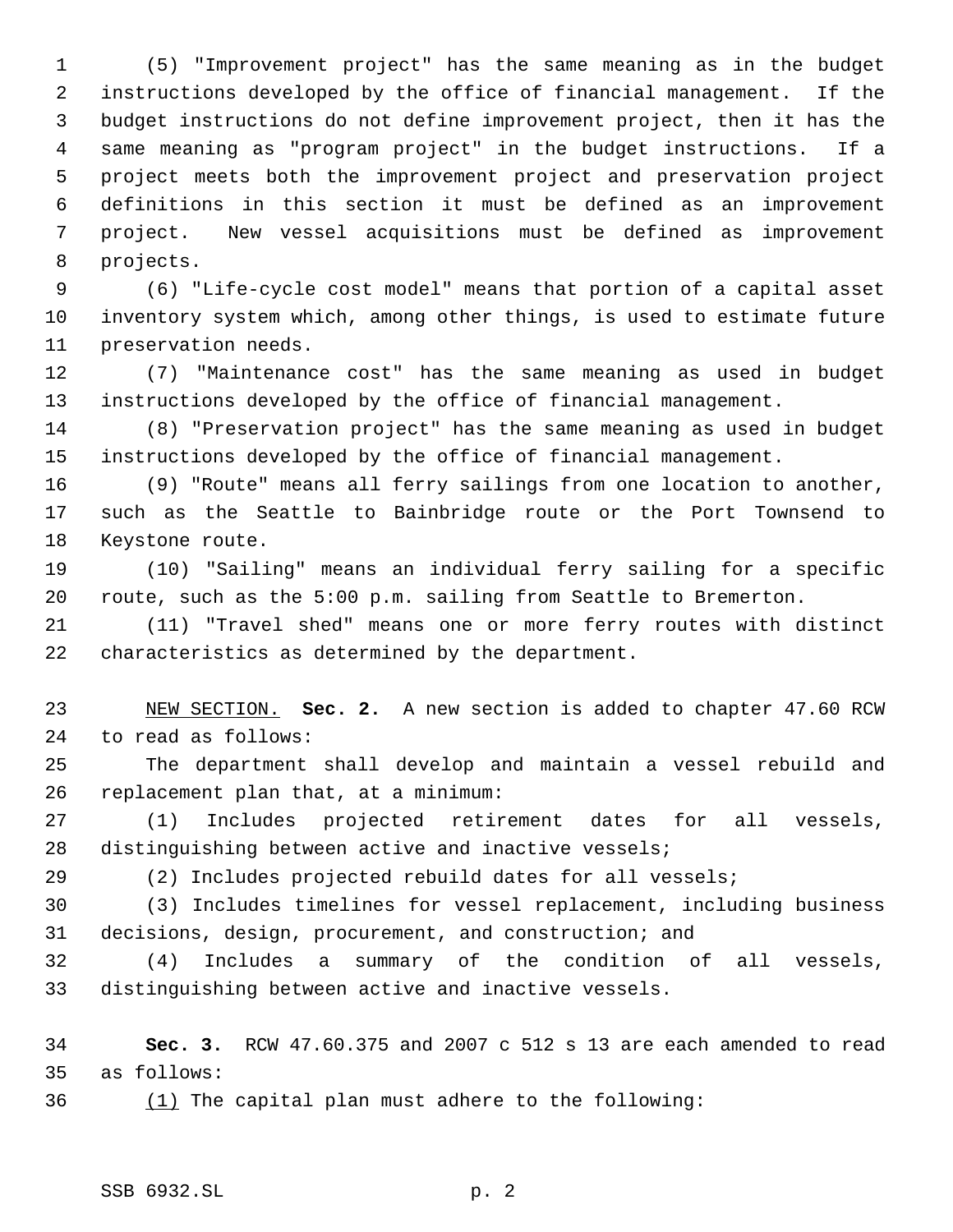$((+1))$   $(a)$  A current ridership demand forecast;  $((+2))$  (b) Vehicle level of service standards as described in RCW 47.06.140; (( $\left(43\right)$ )) <u>(c)</u> Operational strategies as described in RCW 47.60.327; and 6 ( $(\frac{4}{4})$ ) (d) Terminal design standards as described in RCW 47.60.365. (2) The capital plan must include the following: (a) A current vessel preservation plan; (b) A current systemwide vessel rebuild and replacement plan; 11 (c) A current vessel deployment plan; and 12 (d) A current terminal preservation plan. **Sec. 4.** RCW 47.60.345 and 2007 c 512 s 10 are each amended to read as follows: (1) The department shall maintain a life-cycle cost model on capital assets such that: (a) Available industry standards are used for estimating the life of an asset, and department-adopted standard life cycles derived from the experience of similar public and private entities are used when industry standards are not available; (b) Standard estimated life is adjusted for asset condition when inspections are made; (c) It does not include utilities or other systems that are not 24 replaced on a standard life cycle; and (d) It does not include assets not yet built. (2) All assets in the life-cycle cost model must be inspected and updated in the life-cycle cost model for asset condition at least every three years. (3) The life-cycle cost model shall be used when estimating future 30 ((system)) terminal and vessel preservation needs. (4) The life-cycle cost model shall be the basis for developing the budget request for terminal and vessel preservation funding. NEW SECTION. **Sec. 5.** A new section is added to chapter 47.60 RCW to read as follows: (1) The department shall develop and maintain a vessel maintenance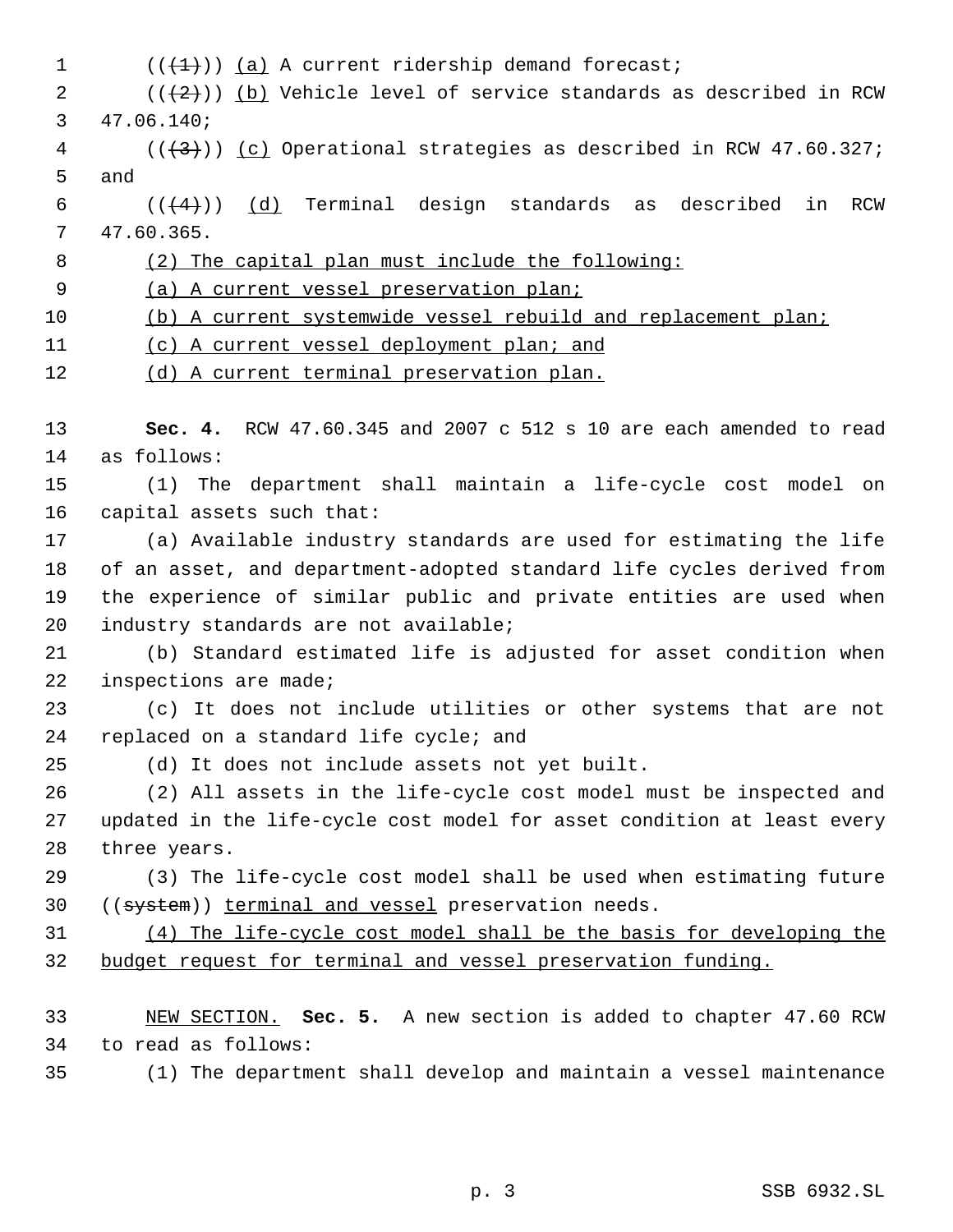and preservation program that meets or exceeds all federal requirements and, at a minimum:

(a) Includes a bilge and void maintenance program;

 (b) Includes a visual inspection/audio gauging steel preservation program; and

(c) Uses a lowest life-cycle cost method.

 (2) The vessel maintenance and preservation program must maximize cost efficiency by, at a minimum:

 (a) Reducing planned out-of-service time to the greatest extent possible; and

 (b) Striving to eliminate planned peak season out-of-service periods.

 (3) When construction is underway for the replacement of a vessel, the vessel that is scheduled for retirement is exempt from the requirement in subsection (1)(c) of this section.

 (4) The department shall include a plain language status report on the maintenance and preservation vessel program with each budget submittal to the office of financial management. This report must include, at a minimum:

 (a) A description of the maintenance and preservation of each vessel in the fleet;

 (b) A highlight and explanation of any significant deviation from the norm;

 (c) A highlight and explanation of any significant deviation from the vessel preservation plan required under RCW 47.60.375;

 (d) A highlight and explanation of decisions not to invest in vessels; and

 (e) A highlight and explanation of decisions to invest early in vessels.

 **Sec. 6.** RCW 47.60.385 and 2007 c 512 s 14 are each amended to read as follows:

 (1) Terminal improvement project funding requests must adhere to the capital plan.

 (2) Requests for terminal improvement design and construction funding must be submitted with a predesign study that:

 (a) Includes all elements required by the office of financial management;